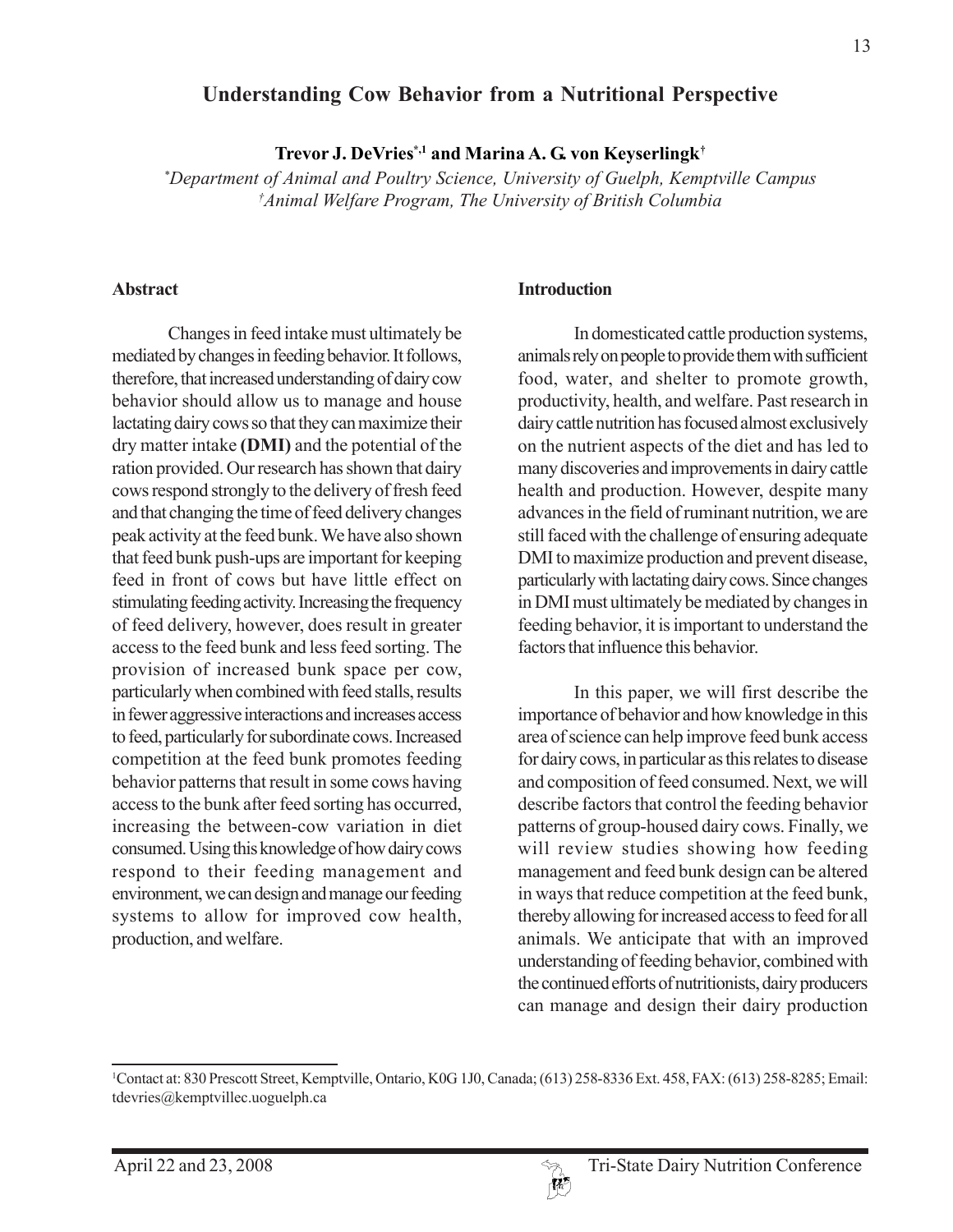systems in ways that will allow their cows to fully maximize the potential of the ration provided, thereby improving the health, production, and welfare of their animals.

### **Importance of Behavior and Feed Bunk Access**

During the transition period, dairy cows are vulnerable to metabolic and infectious diseases, making early detection of disease valuable. Researchers have shown that cows diagnosed with acute metritis after calving spent less time feeding during the prepartum period (days –12 to –2 prior to calving) (Urton et al., 2005). In a follow-up study, Huzzey et al. (2007) monitored individual feeding time and DMI using a much larger sample size of cows and also monitored individual DMI. Interestingly, cows diagnosed with severe metritis 7 to 9 days postpartum consumed less feed and spent less time at the feed bunk during the 2 week period before calving, nearly 3 weeks before the observation of clinical signs of infection. Moreover, during the week before calving, cows were 1.72 times more likely to be diagnosed with severe metritis for every 10 minute decrease in feeding time. For every 2.2 lb decrease in DMI during this period, cows were also nearly 3 times more likely to be diagnosed with severe metritis.These results suggest that changes in feeding behavior and feed intake may be used to identify cows at risk for metritis; however, we do not yet understand the causal relationship. In the work described by Huzzey et al. (2007), feeding time was positively related to DMI, especially for cows with severe metritis. It follows, therefore, that management and housing practices that allow for increased feed bunk access will positively affect feeding time, and thus improve DMI and possibly reduce disease.

Ensuring adequate feeding time and equal access to the feed bunk by all cows in a group is also important as cows have been shown to preferentially sort their total mixed ration **(TMR)**, typically sorting for the grain concentrate component and discriminating against the longer forage components (Leonardi and Armentano, 2003). Sorting of the diet can lead to cows consuming an inconsistent ration (Stone, 2004; DeVries et al., 2005). It is believed that cows who have primary feed bunk access engage in sorting behavior that results in increased consumption of the concentrate portion and lower consumption of the fiber portion, resulting in these animals being at increased risk for sub-acute ruminal acidosis (Cook et al., 2004; Stone, 2004). Similarly, sorting of the TMR by these "dominant" cows can reduce the nutritive value of the TMR remaining in the feed bunk, particularly in the later hours past the time of feed delivery (DeVries et al., 2005). This may be detrimental for those subordinate cows that do not have access to feed at the time immediately following fresh feed delivery. Cows that are unable to access the feed bunk at peak feeding times may not maintain adequate nutrient intake to allow for maximum milk production. Therefore, promoting equal feed bunk access by all cows will decrease the between-cow variation in the composition of feed consumed.

## **Feeding Behavior Patterns**

When grazing, cattle often synchronize their behavior such that many animals in the group feed, ruminate, and rest at the same times (Miller and Wood-Gush, 1991). Curtis and Houpt (1983) reported that group-housed dairy cows housed indoors also synchronized their behavior, particularly at feeding. They reported that when cows are fed in groups, the act of one cow moving to the feed bunk stimulates others to feed.

It has typically been accepted that dairy cattle exhibit a diurnal feeding pattern where the majority of feeding activity occurs during the day, particularly around sunrise and sunset (Albright, 1993). However, this observation is almost exclusively based on the feeding patterns exhibited by grazing cattle. To gain a better understanding of

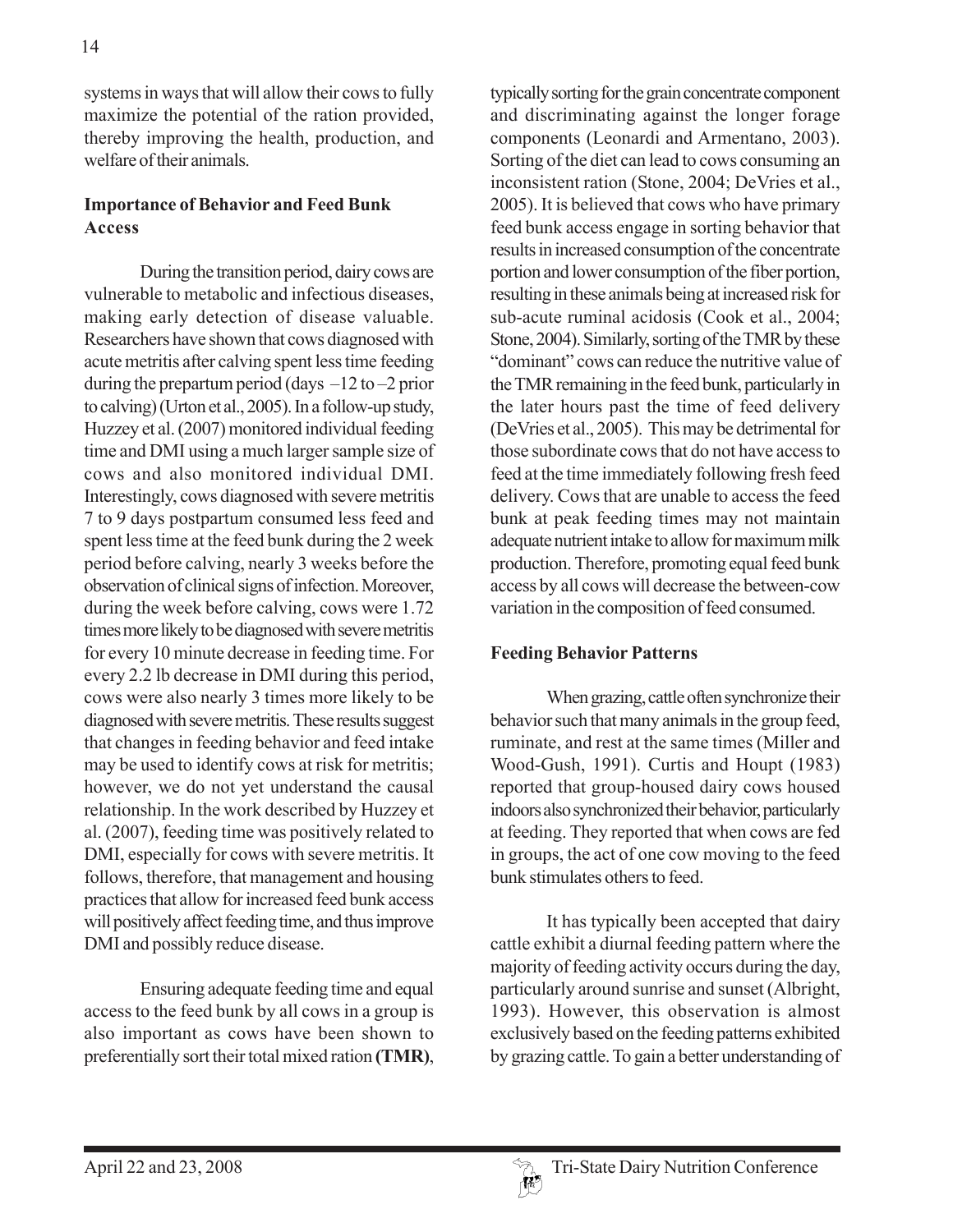how management factors influence dairy cattle behavior, we examined the normal feeding pattern of group-housed lactating cows fed a TMR ad libitum (DeVries et al., 2003). In this study, we found that cows consumed an average of 7.3 meals/day and had an approximate daily meal time of 6 hours/ day. We also found that the diurnal feeding pattern was mostly influenced by the time of feed delivery, feed push-up, and milking. Further, it was clear that the most dramatic peaks in feeding activity occur around the time of feed delivery and the return from the milking parlor.

To follow up on this, we set out in an experiment to determine which of these management practices is the primary factor stimulating dairy cattle to go to the feed bunk (DeVries and von Keyserlingk, 2005). We tested this objective by separating feed delivery and milking times by 6 hours. When animals were fed 6 hours post milking, they increased their total daily feeding time by 12.5%. This change was predominantly driven by a small decrease in feeding time during the first hour post-milking and a very large increase in feeding time during the first hour immediately following the delivery of fresh feed (Figure 1). These results indicate that the management practice of feed delivery acts as the primary influence on the daily feeding pattern of lactating dairy cows and not, as previously thought, the time of day.

# **Feed Bunk Management**

One of the most common feeding management practices believed to stimulate feeding activity is feed push-up. When fed a TMR, dairy cows have a natural tendency to continually sort through the feed and toss it forward where it is no longer within reach. This is particularly problematic when feed is delivered via a feed alley, and thus, producers commonly push the feed closer to the cows between feedings to ensure that cows have continuous feed access. In an observational study, Menzi and Chase (1994) noted that the number of cows feeding increased after feed push up; however, they concluded that feed push ups had "minor and brief effects" in comparison to milking on the feed bunk attendance. In a more recent study, we tested the stimulatory effect of feed push-up by increasing the number of push ups during the late evening and early morning (DeVries et al., 2003). In that study, we found that the addition of extra feed push-ups did little to increase feeding activity. However, pushup does play a vital role in ensuring that feed is accessible when cows want to eat.

As mentioned above, delivery of fresh feed is clearly an important factor in stimulating cows to eat. Thus, the frequency of feed delivery should influence the feeding patterns of lactating dairy cows. To test this prediction, we conducted an experiment to determine whether increasing frequency of feed delivery affects the behavior of group-housed dairy cows (DeVries et al., 2005). This objective was tested in two experiments. In the first experiment, the treatments were: 1) delivery of feed once per day (1x), and 2) delivery of feed twice per day (2x). The treatments for the second experiment were: 1) delivery of feed 2x, and 2) delivery of feed 4 times per day (4x). In both experiments, increased frequency of feed provision increased total daily feeding time by 10 and 14 minutes, respectively, as well as increased the distribution of feeding time throughout the day. The distribution of feeding time in both experiments indicated that cows had more equal access to feed throughout the day when provided feed more frequently. Frequency of feed delivery had no effect on the daily lying time of the cows or the total number of aggressive interactions at the feed bunk. However, we did find that subordinate cows were not displaced as frequently when fed more often, indicating that these cows would have greater access to feed, particularly fresh feed, when the frequency of feed delivery is high.

In addition to these behavioral measures, we also looked at the effects of frequency of feed delivery on feed composition throughout the day.

 $\{h^{\beta}\}$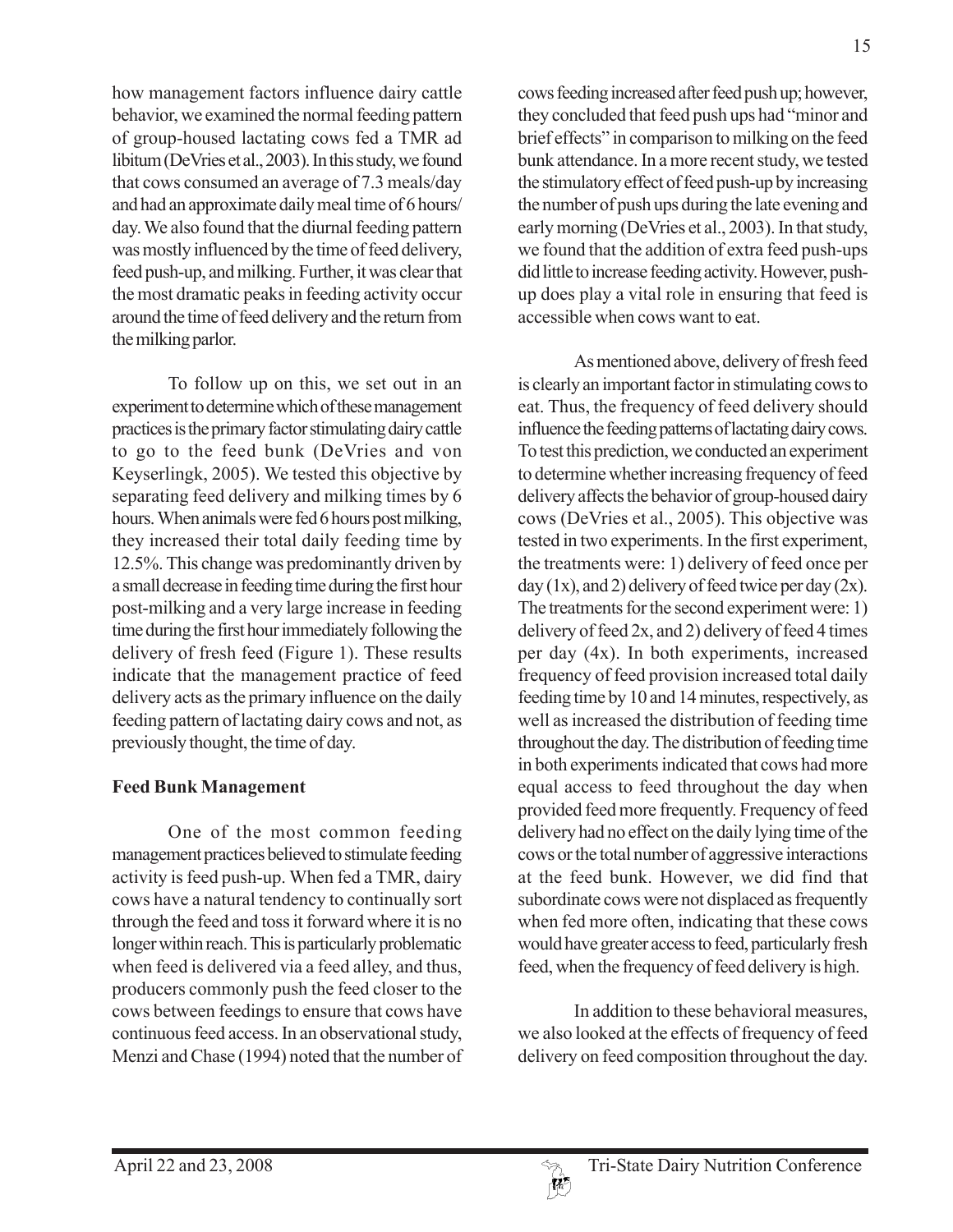In both experiments, we noted that the neutral detergent fiber **(NDF)** concentration of the TMR present in the feed bunk increased throughout the day, indicating that sorting of the feed had occurred. Further, we found that increasing the frequency of feed delivery from 1x to 2x reduced the amount of TMR sorting, but no further reductions in sorting were gained when feed was delivered 4x. These changes in NDF resulted in changes in the forageto-concentrate ratio over the course of the day, particularly for the 1x treatment (Figure 2). These results, coupled with the finding that increasing the frequency of feed provision increases access to feed, particularly fresh feed, suggests that higher frequencies of feed delivery have the potential to reduce the variation in diet quality consumed by the cows.

# **Feed Bunk Design**

One of the specific objectives of cattle housing is to provide a comfortable environment that will allow cows to meet their behavioral and physiological needs (Phillips, 2001). There are several aspects of the feeding environment that have the potential to influence the ability of cows to access feed, including the amount of available feed bunk space per animal and the physical design of the feeding area.

Reduced space availability has been shown to result in increased aggressive behavior in cattle (Kondo et al., 1989). When feed bunk space is limited, increases in aggressive behavior are thought to limit the ability of some cows to access feed at times when feeding motivation is high, particularly after the delivery of fresh feed. In a recent study, we set out to determine if increased space availability at the feed bunk (40 vs. 20 inches/cow) improves access to feed and reduces social competition (DeVries et al., 2004). When cows had access to more feed bunk space, there was at least 60% more space between animals and 57% fewer aggressive interactions while feeding. These changes in spacing

and aggressive behavior, in turn, allowed cows to increase feeding activity throughout the day. The increase in feeding activity was especially noticeable during the 90 minutes after fresh feed was provided. During this period, cows at the 40 inches/cow stocking density increased their time at the feeder by 24%, and this effect was strongest for subordinate animals.

In addition to the amount of available feed bunk space, the physical design of the feeding area can influence feeding behavior. One of the most obvious features of the feeding area is the physical barrier that separates the cow and the feed. Different feed barriers are all designed with the intention of allowing cows equal access to feed; however, some designs can limit the cows' ability to freely access feed and increase the frequency of aggressive interactions at the feed bunk. Many producers believe that a feed line barrier that provides some sort of separation between cows (e.g. headlocks) will reduce competition and improve feed access. To test this hypothesis, we completed an experiment comparing a post-and-rail versus a headlock feed line barrier on the feeding and social behavior of dairy cows (Endres et al., 2005). Average daily feeding time did not differ when cows had access to feed via headlocks  $(271.7 \pm 3.8)$ minutes/day) compared to the post and rail barrier  $(277.8 \pm 3.8 \text{ minutes/day})$ . However, during periods of peak feeding activity (90 minutes after fresh feed delivery), cows that had lower feeding times relative to group mates when using the post-and-rail barrier showed more similar feeding times to group mates when using the headlock barrier. There were also 21% fewer displacements at the feed bunk when cows accessed feed by the headlock barrier compared to the post-and-rail barrier. These results suggest that using a headlock barrier reduces aggression at the feed bunk and improves access to feed for socially subordinate cows during peak feeding periods.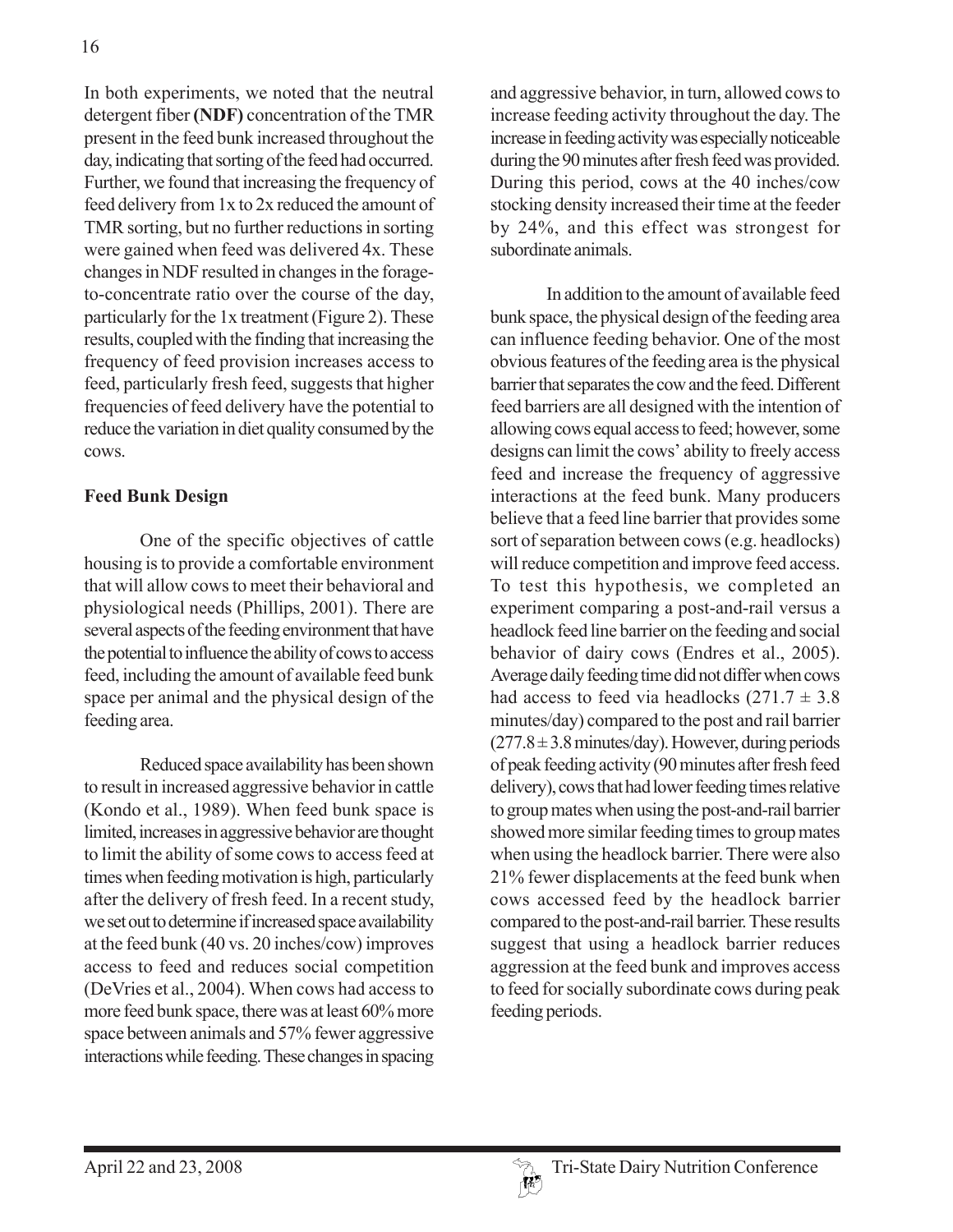To determine how the amount of available feed bunk space and the physical design of the feeding area interact with one another, we followed up on our previous studies with a trial that examined how stocking density at the feed bunk affects the feeding and social behavior of dairy cows and if this was also affected by the type of feed barrier used (Huzzey et al., 2006). Although, daily feeding times were higher (Figure 3) and the duration of inactive standing in the feeding area was lower when using a post-and-rail compared to a headlock feed barrier, we noted a significant reduction in aggressive behavior with the headlock barrier compared to the post-and-rail barrier. As well, regardless of barrier type, feeding time decreased and inactive standing increased as stocking density at the feed bunk increased. Cows were displaced more often from the feeding area when the stocking density was increased, and this effect was greater for cows using the post-and-rail feed barrier. Further, we found that subordinate cows were displaced more often with the post-and-rail barrier design, particularly at high stocking densities. From these results, we can conclude that overstocking the feed bunk will decrease time spent at the feed bunk and increase competition, resulting in poor feed access. Further, the use of a barrier that provides some physical separation between adjacent cows, such as a headlock feed barrier, can be used to further reduce competition at the feed bunk. A less aggressive environment at the feed bunk may also have long term health benefits, as it has been suggested that cows engaged in a high number of aggressive interactions at the feed bunk may be at risk for hoof health problems (Leonard et al., 1998).

In the two studies on feed barrier design (Endres et al., 2005; Huzzey et al., 2006), the use of a headlock reduced the incidence of displacements at the feed bunk but did not completely eliminate aggressive behavior, indicating that the neck division does not provide full protection. Researchers have demonstrated in pigs (Andersen et al., 1999) and cattle (Bouissou, 1970)

that providing partitions that separate the bodies of adjacent animals can have profound effects on reducing competition and allowing animals to feed for longer periods. For this reason, we were interested if the addition of partitions (feed stalls) between the bodies of adjacent cows provides additional protection while feeding and allows for improved access to feed (DeVries and von Keyserlingk, 2006). When animals had access to more space, particularly with the feed stalls, there were far fewer displacements while feeding (Figure 4). Further, subordinate cows benefited the most from this reduction in displacements. Reduced aggression at the feed bunk allowed cows to increase their daily feeding time and reduce the time they spent standing in the feeding area while not feeding.

Based on these results, we could conclude that the provision of more feed bunk space, particularly when combined with feed stalls, will improve access to feed and reduce competition at the feed bunk, particularly for subordinate cows. This could help reduce the between-cow variation in the composition of ration consumed by preventing subordinate cows from being forced to access the bunk only after dominant cows have sorted the feed.

To test this prediction, we recently completed a study to investigate how feed sorting is affected by competition for access to the feed bunk (Hosseinkhani et al., 2008). Thirty-six dry Holstein cows, consuming a close-up TMR diet, were assigned to one of 2 treatments: 1) noncompetitive (1 cow/feed bin) or 2) competitive (2 cows/feed bin). Feeding behavior, DMI, and sorting behavior were monitored on 4 separate days during weeks 2 and 3 before the expected calving dates of the cows. Regardless of treatment, the cows sorted against long particles and for short particles. Interestingly, there was a tendency for more sorting for short particles during the first 4 hours after feed delivery. Competition at the feed bunk dramatically increased the feeding rate of the cows throughout

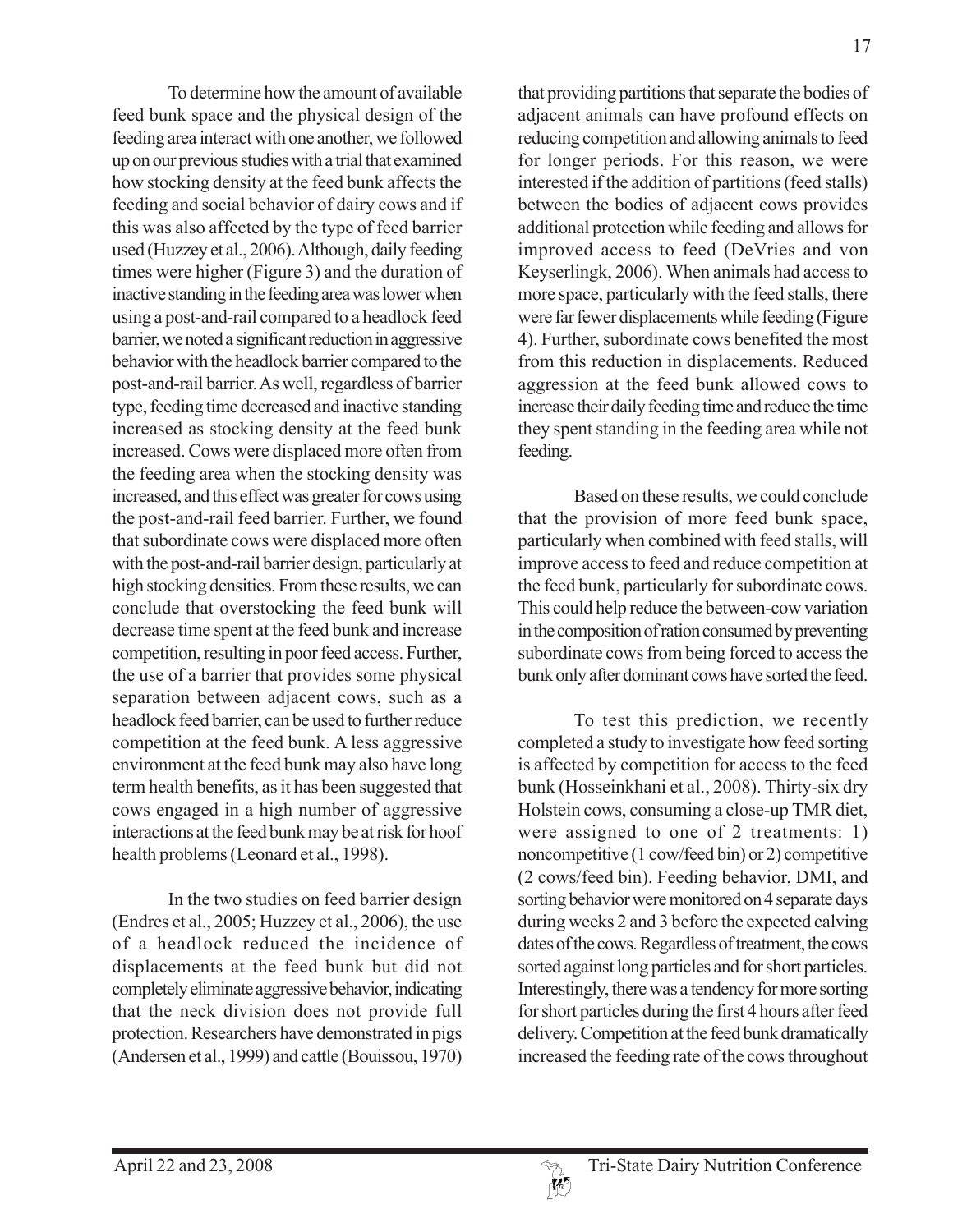the day (Figure 5). The competitively-fed cows also had fewer meals per day and tended to have larger and longer meals. Competition also changed the distribution of DMI over the course of the day, resulting in higher intakes during the later hours after feed delivery after much of the feed sorting had already occurred (Figure 6). These results suggest that increased competition at the feed bunk promotes feeding behavior patterns that will likely increase the between-cow variation in composition of TMR consumed.

# **Conclusions**

This proceedings chapter summarizes a number of studies that we have undertaken that collectively provide us with a basic understanding of how feed bunk management and design can be manipulated to reduce competition, improve feed access, and reduce between-cow variation in composition of feed consumed. Future research must now determine the implications of increased feed access and reduced competition at the feed bunk on the DMI, milk production, and health of lactating dairy cows, particularly those in early **lactation** 

## **Acknowledgements**

We gratefully acknowledge Dan Weary, Doug Veira, Karen Beauchemin, Marcia Endres, Juliana Huzzey, Katy Proudfoot, Ali Hosseinkhani, and Paul Valois for their contribution to some of the experiments cited herein. This research was funded in part by the Natural Sciences and Engineering Research Council of Canada, Dairy Farmers of Canada, Westgen Endowment Fund, Investment Agriculture Foundation of British Columbia, and many others listed at www.landfood.ubc.ca/ animalwelfare.

## **References**

Albright, J.L. 1993. Feeding behavior in dairy cattle. J. Dairy Sci. 76:485-498.

Anderson, I.L., K.E. Boe, and A.L. Kristiansen. 1999. The influence of different feeding arrangements and food type on competition at feeding in pregnant sows. Appl. Anim. Beh. Sci. 65:91-104.

Bouissou, M.F. 1970. Role du contact physique dans la manifestation des relations hierarchiques chez les bovines. Consequences pratiques. Annales de Zootechnie. 19:279-285.

Cook, N.B., K.V. Nordlund, and G.R.Oetzel. 2004. Environmental influences on claw horn lesions associated with laminitis and subacute ruminal acidosis in dairy cows. J. Dairy Sci. 87: E36-E46.

Curtis, S.E., and K.A. Houpt. 1983. Animal ethology: Its emergence in animal science. J. Anim. Sci. 57:234-247.

DeVries, T.J., M.A.G. von Keyserlingk, and K.A. Beauchemin. 2003. Diurnal feeding pattern of lactating dairy cows. J. Dairy Sci. 86:4079-4082.

DeVries, T.J., M.A.G. von Keyserlingk, and D.M. Weary. 2004. Effect of feeding space on the intercow distance, aggression, and feeding behavior of free-stall housed lactating dairy cows. J. Dairy Sci. 87:1432-1438.

DeVries, T.J., and M.A.G. von Keyserlingk. 2005. Time of fresh feed delivery affects the feeding and lying patterns of dairy cows. J. Dairy Sci. 88:625- 631.

DeVries, T.J., M.A.G. von Keyserlingk, and K.A. Beauchemin. 2005. Frequency of feed delivery affects the behavior of lactating dairy cows. J. Dairy Sci. 88:3553-3562.

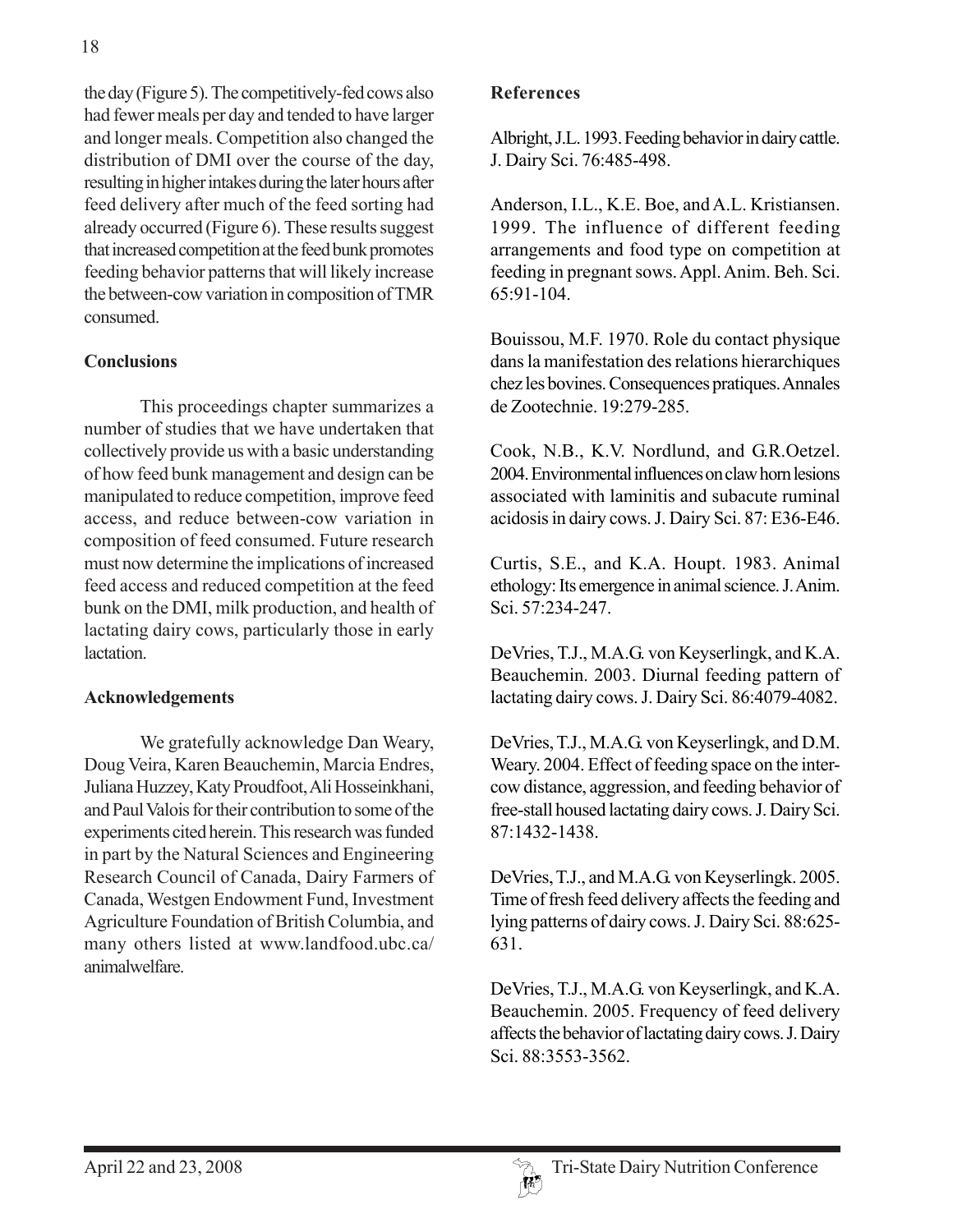DeVries, T.J. and M.A.G. von Keyserlingk. 2006. Feed stalls affect the social and feeding behavior of lactating dairy cows. J. Dairy Sci. 89:3522-3531.

Endres, M.I., T.J. DeVries, M.A.G. von Keyserlingk, and D.M. Weary. 2005. Effect of feed barrier design on the behavior of loose-housed lactating dairy cows. J. Dairy Sci. 88:2377-2380.

Hosseinkhani, A., T.J. DeVries, K.L. Proudfoot, R. Valizadeh, D.M. Veira, and M.A.G. von Keyserlingk. 2008. The effects of feed bunk competition on the feed sorting behavior of closeup dry cows. J. Dairy Sci. 91:1115-1121.

Huzzey, J.M., T.J. DeVries, P. Valois, and M.A.G.. von Keyserlingk. 2006. Stocking density and feed barrier design affect the feeding and social behavior of dairy cattle. J. Dairy Sci. 89:126-133.

Huzzey, J.M., D.M. Veira, D.M. Weary, and M. A.G.. von Keyserlingk. 2007. Prepartum behavior and DMI identify dairy cows at risk for metritis. J. Dairy Sci. 90:3220-3233.

Kondo, S., J. Sekine, M. Okubo, and Y. Asahida. 1989. The effect of group size and space allowance on the agonistic spacing behaviour of cattle. Appl. Anim. Behav. Sci. 24:127-135.

Leonard, F.C., I. Stienezen, and K.J. O'Farrell. 1998. Overcrowding at the feeding area and effects on behavior and claw health in Friesian heifers. Pages 40-41 in Proc.10th Int. Symp. Lameness in Ruminants, Lucerne, Switzerland.

Leonardi, C., and L.E. Armentano. 2003. Effect of quantity, quality, and length of alfalfa hay on selective consumption by dairy cows. J. Dairy Sci. 86:557- 564.

Menzi, W., Jr., and L.E. Chase. 1994. Feeding behavior of cows housed in free stall barns. Pages 829-831 in Dairy Systems for the 21st Century. American Society of Agricultural Engineers, St. Joseph, MI.

Miller, K., and D.G.M. Wood-Gush. 1991. Some effects of housing on the social behaviour of dairy cows. Anim. Prod. 53:271-278.

Phillips, C.J.C. 2001. Principles of cattle production. CABI Publishing, CAB International. Wallingford, UK.

Stone, W.C. 2004. Nutritional approaches to minimize subacute ruminal acidosis and laminitis in dairy cattle. J. Dairy Sci. 87: E13-E26.

Urton, G.A., M.A.G.. von Keyserlingk and D.M. Weary. 2005. Feeding behavior identifies dairy cows at risk for metritis. J. Dairy Sci. 88: 2843- 2849.

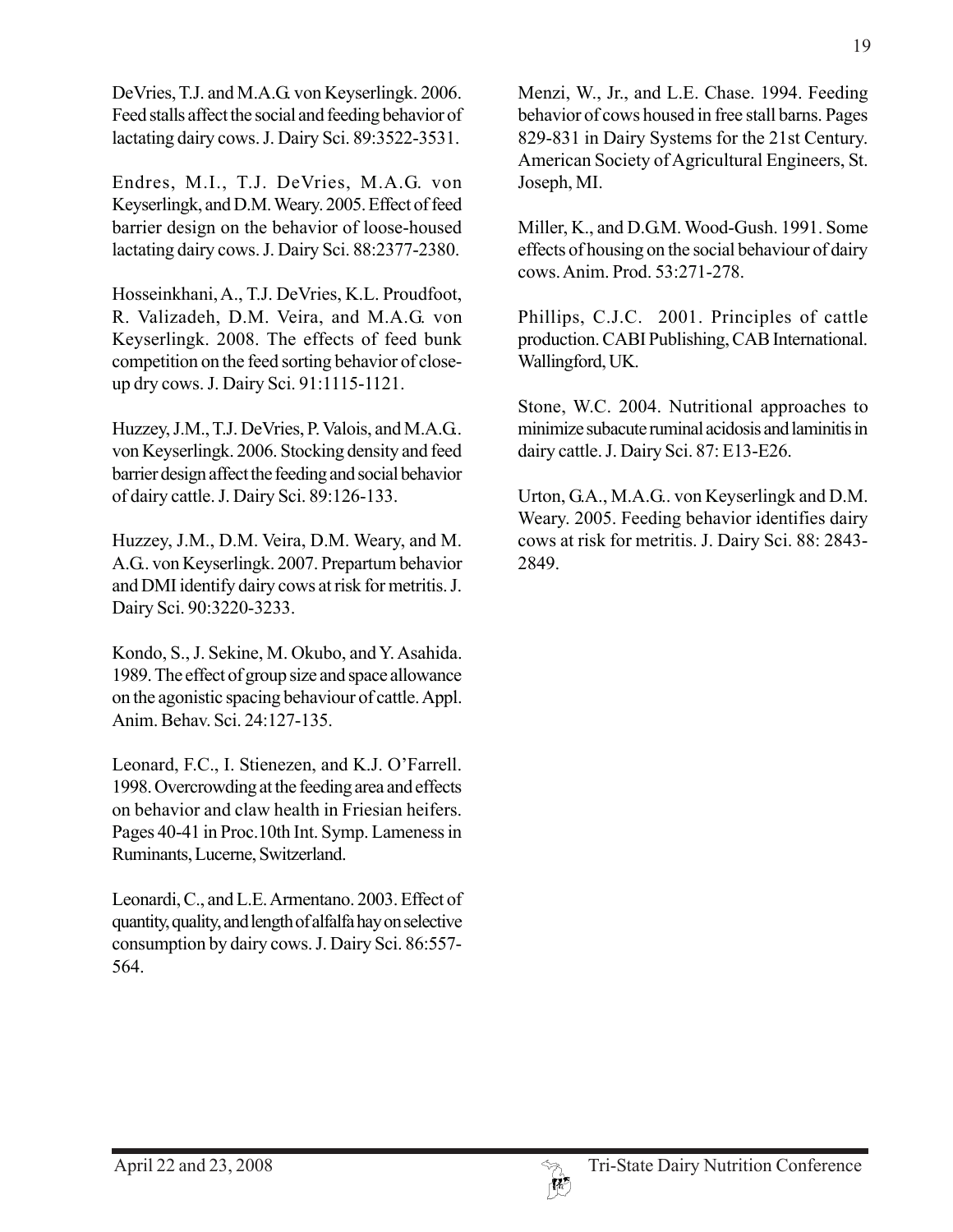

**Figure 1.** Feed bunk attendance when cows were provided with fresh feed upon the return from milking and when provided fresh feed 6 hours post milking (DeVries and von Keyserlingk, 2005).



**Figure 2.** Forage-to-concentrate ratio of the initial total mixed ration (TMR) and orts estimated from the initial neutral detergent fiber (NDF) content values for the TMR and the final NDF content of the orts (DeVries et al., 2005).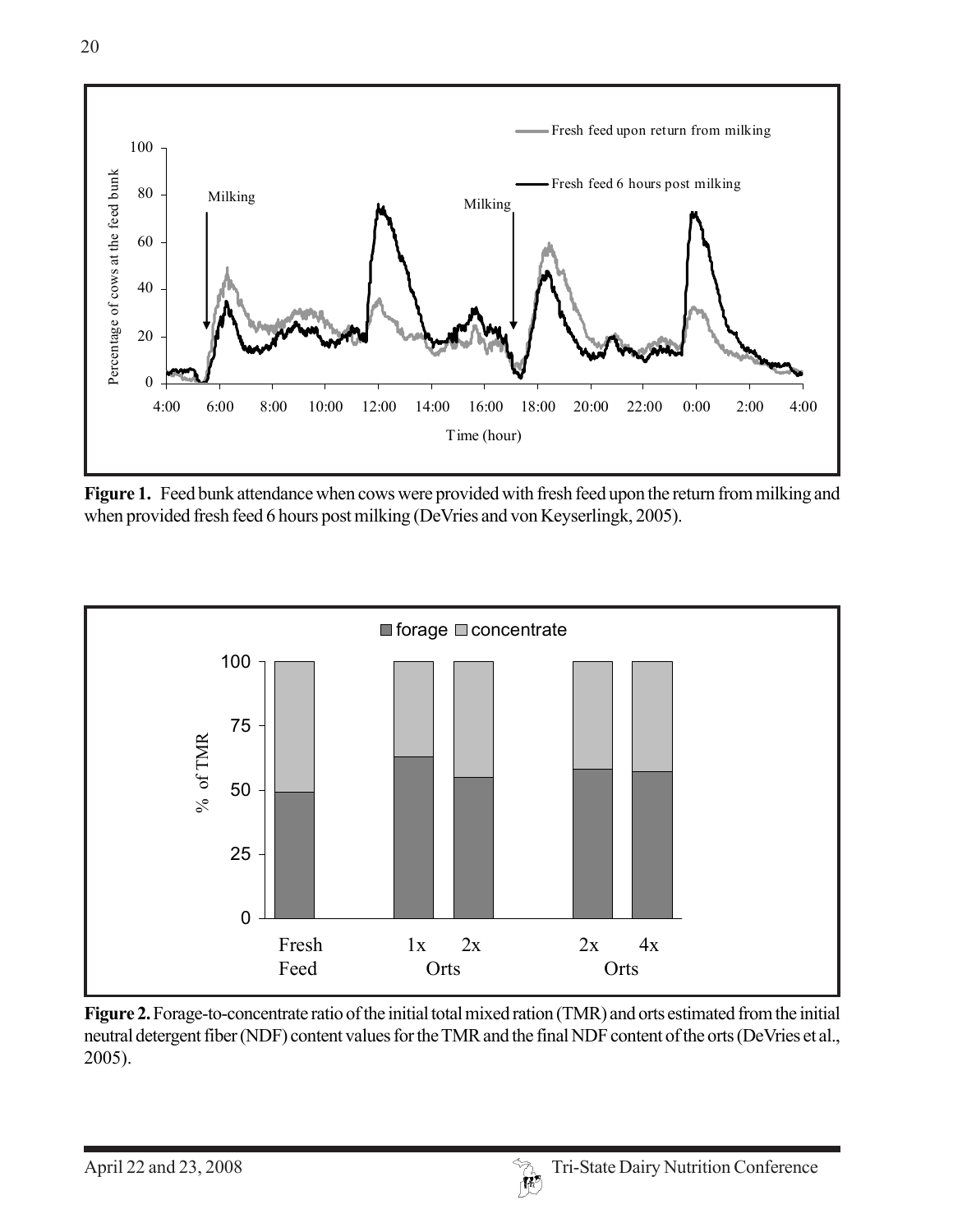

**Figure 3.** Daily feeding time per cow at 4 different stocking density treatments when provided either a headlock or a post-and-rail feed barrier (Huzzey et al., 2006).



Figure 4. Daily number of displacements per cow at 3 different levels of feed bunk space (DeVries and von Keyserlingk, 2006).